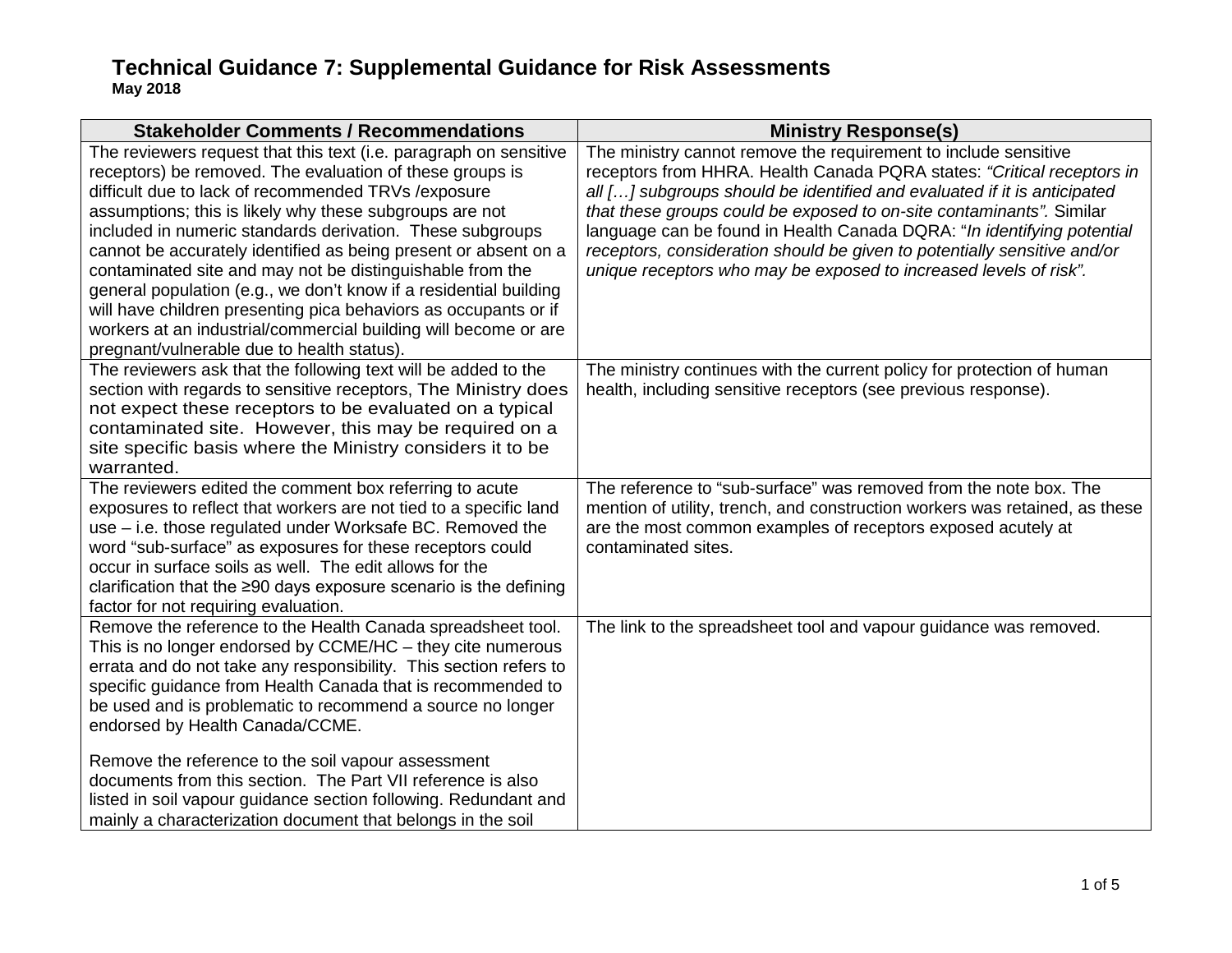| <b>Stakeholder Comments / Recommendations</b>                                                                                                                                                                                                                                                                                                                                                                                                                                                                                                                                                                                     | <b>Ministry Response(s)</b>                                                                                                                                                                                                                                                  |
|-----------------------------------------------------------------------------------------------------------------------------------------------------------------------------------------------------------------------------------------------------------------------------------------------------------------------------------------------------------------------------------------------------------------------------------------------------------------------------------------------------------------------------------------------------------------------------------------------------------------------------------|------------------------------------------------------------------------------------------------------------------------------------------------------------------------------------------------------------------------------------------------------------------------------|
| vapour section.                                                                                                                                                                                                                                                                                                                                                                                                                                                                                                                                                                                                                   |                                                                                                                                                                                                                                                                              |
| Recommend addition of a comment box with the following text:<br>The Table 7 list in the PQRA guidance lists PEFs for 44<br>individual PAHs. Protocol 30 refers to the CCME 2010 PAH<br>soil quality document, which only lists 9 individual PAHs and, in<br>Table 1, lists 8 of those CCME PAHs (benzo[g,h,i]perylene) is<br>excluded from Table 1 of Protocol 30). This creates potential<br>inconsistency about what should be evaluated. The comment<br>box indicating that only those 8 PAHs identified in Table 1 of<br>Protocol 30 need be evaluated using PEFs relative to<br>benzo[a]pyrene addresses this inconsistency. | The following text was added in Protocol 30: "Substances that do not<br>meet the Protocol 30 criteria do not require the evaluation of<br>carcinogenic effects in risk assessment, even though slope factors<br>and/or potency estimates may be provided by other agencies." |
| Revise text where referring to the use of US EPA documents<br>on exposure parameters. Previous wording suggested that all<br>of these exposure scenarios/methods must be followed but this<br>would result in inconsistency (e.g., inhalation of volatiles while<br>showering and garden produce uptake not typically evaluated<br>or required where no drinking water control is recommended).<br>Clarify that these documents are recommended where<br>warranted and needed, so as to not contradict Health Canada<br>and Ministry policy.                                                                                      | The text has been revised to provide clarification.                                                                                                                                                                                                                          |
| Has the toddler lead TRV been used/published as endorsed by<br>the MoE? The industrial standard only includes the adult<br>receptor. For lead, we understand this is a risk-specific dose,<br>not a tolerable daily intake or oral reference dose. Does MoE<br>have TRVs for child and adult, or for adult only? If the toddler<br>TRV in Wilson and Richardson (2013) is not formally endorsed<br>by the ministry, suggest revising text to state that the MoE<br>approved TRV is specific to adults as this could cause<br>confusion with the adult TRV being used for assessing toddlers<br>and under-predicting risk.         | The lead TRVs in TG7 for toddler and adult are both endorsed by the<br>ministry. The TG7 hyperlink is updated to guide towards the TRV<br>derivation document.                                                                                                               |
| Add the adjustment of target levels to the requirements for use<br>in supplemental human health TRVs.                                                                                                                                                                                                                                                                                                                                                                                                                                                                                                                             | The adjustment of target levels were added to the requirements for use in<br>supplemental human health TRVs.                                                                                                                                                                 |
| Revise text. RAGs Part E Log Kow values may be outdated for                                                                                                                                                                                                                                                                                                                                                                                                                                                                                                                                                                       | The reference to RAGS E was removed as a $K_{OW}$ source and added as                                                                                                                                                                                                        |
| certain substances, with the US EPA providing Log $K_{OW}$ s from                                                                                                                                                                                                                                                                                                                                                                                                                                                                                                                                                                 | the rationale for the $K_{OW}$ less than 4.5 cut off value.                                                                                                                                                                                                                  |
| more recent sources as well (e.g., US EPA's EPI Suite is used                                                                                                                                                                                                                                                                                                                                                                                                                                                                                                                                                                     |                                                                                                                                                                                                                                                                              |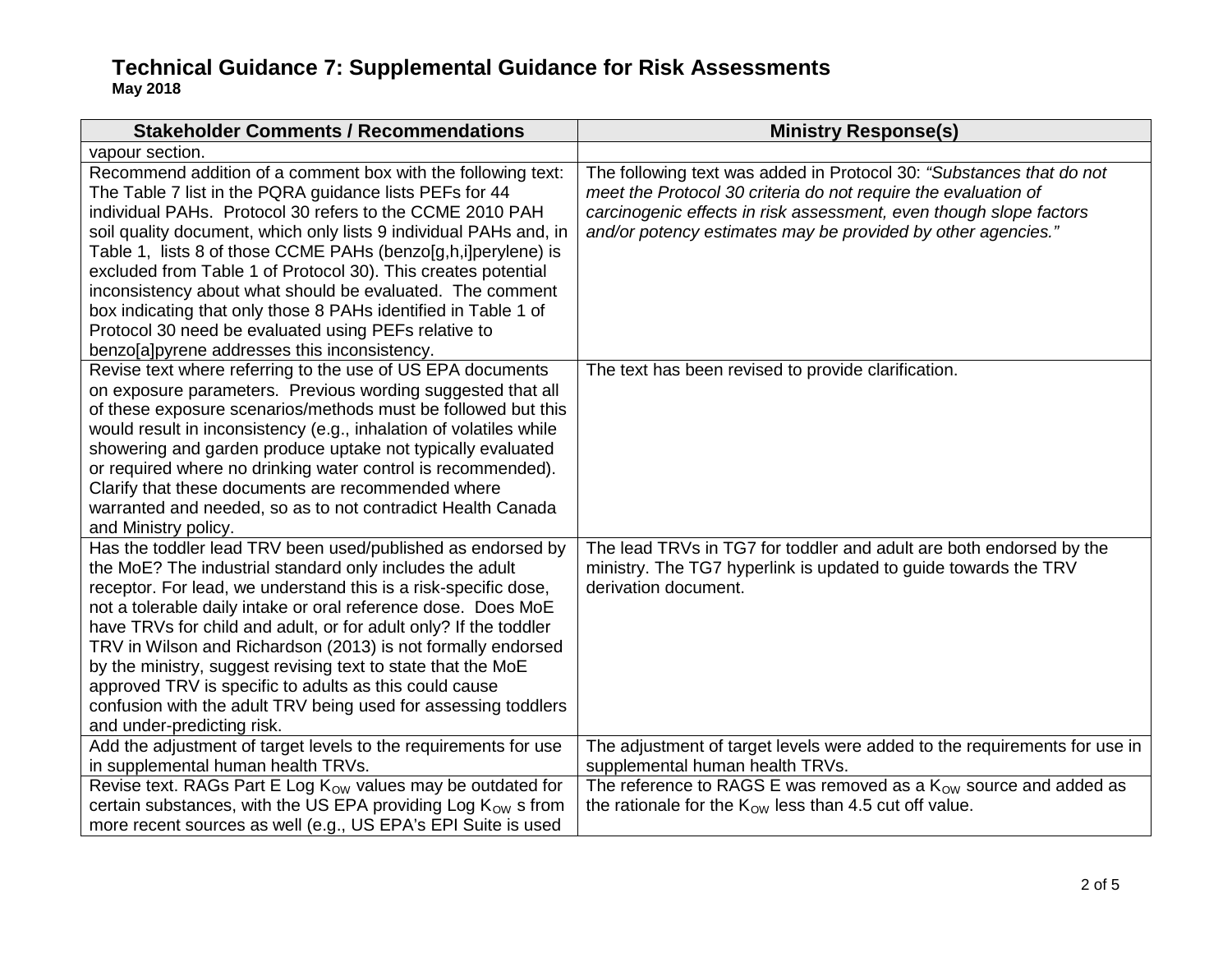| <b>Stakeholder Comments / Recommendations</b>                                                                                                                                                                                                                                                                                                                                                                                                                                                                                                                                                                                                                                                                                                                                                                                                                                                                  | <b>Ministry Response(s)</b>                                                                                                                                                                                                                    |
|----------------------------------------------------------------------------------------------------------------------------------------------------------------------------------------------------------------------------------------------------------------------------------------------------------------------------------------------------------------------------------------------------------------------------------------------------------------------------------------------------------------------------------------------------------------------------------------------------------------------------------------------------------------------------------------------------------------------------------------------------------------------------------------------------------------------------------------------------------------------------------------------------------------|------------------------------------------------------------------------------------------------------------------------------------------------------------------------------------------------------------------------------------------------|
| as a source of Log K <sub>ow</sub> in ORNL's RAIS).<br>Note: For some substances (e.g., high molecular weight PAHs<br>with log $K_{OW}$ 's greater than 5), RAGS Part E indicates such<br>substances are "outside the effective predictive domain" of the<br>models used in the guidance. This limitation increases the<br>uncertainty in exposure intake calculations if the recommended<br>equations are used. Is it expected that such substances will be<br>evaluated, and uncertainties discussed in the uncertainty<br>section? Or is the limitation of the models such that the<br>calculations are of little value and therefore, dermal exposure<br>via water for substances "outside the predictive domain" need<br>not be evaluated quantitatively and they remain uncertain?<br>Note: Consider including rationale for this distinction between<br>less than 4.5 and equal to or greater than 4.5. | The ministry agrees that an upper bound $K_{OW}$ may be relevant for the<br>dermal exposure pathway, and may consider adding such a value in the<br>future.                                                                                    |
| Further clarity is required re: dermal exposure to metals in<br>groundwater. The guidance currently states that "If the log $K_{\text{OW}}$<br>for a contaminant of concern is less than 4.5, the dermal<br>exposure pathway for receptors arising from contact with<br>surface or groundwater with respect to that substance need not<br>be evaluated." The question remains, does this excluded<br>metals, which do not have $K_{OW}$ values?                                                                                                                                                                                                                                                                                                                                                                                                                                                                | Metals are excluded. Clarification regarding metals was added to the<br>section in TG7.                                                                                                                                                        |
| Clarification is requested on the ministry expectations related<br>to the note box that cautions practitioners about the use of<br>Protocol 1.                                                                                                                                                                                                                                                                                                                                                                                                                                                                                                                                                                                                                                                                                                                                                                 | The following text was added, "Any ecological risk assessment report<br>submitted in support of a recommendation to issue a contaminated sites<br>legal instrument must be accompanied by either a Protocol 13 or a<br>Protocol 20 checklist." |
| Request to move the quantifiable risk-based standards,<br>equations and default assumptions currently in Protocol 1 and<br>the Tier 1 policy decisions into TG7 and/or draft Protocol 28.                                                                                                                                                                                                                                                                                                                                                                                                                                                                                                                                                                                                                                                                                                                      | The ministry is considering the revision of Protocol 1 in the future.                                                                                                                                                                          |
| Request to revise a species at risk "frequenting or residing" into<br>"residing" the site.                                                                                                                                                                                                                                                                                                                                                                                                                                                                                                                                                                                                                                                                                                                                                                                                                     | The text was not revised. Frequenting a contaminated site may result in a<br>primary exposure pathway.                                                                                                                                         |
| Frequenting the site wouldn't necessarily result in inhalation<br>exposures being a primary pathway. The description of resides                                                                                                                                                                                                                                                                                                                                                                                                                                                                                                                                                                                                                                                                                                                                                                                |                                                                                                                                                                                                                                                |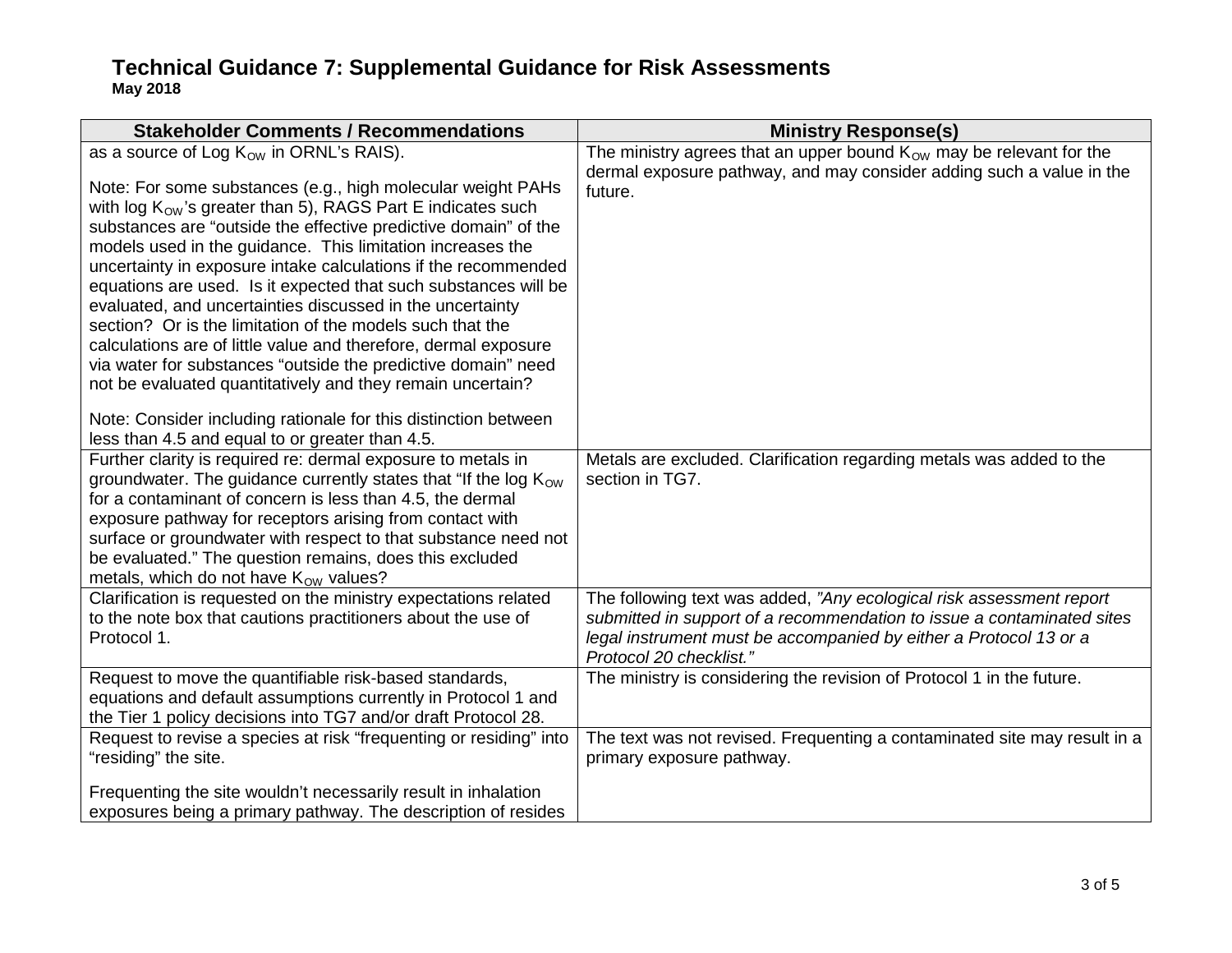| <b>Stakeholder Comments / Recommendations</b>                                                                                                                                                                                                                                                                                                                                                                                            | <b>Ministry Response(s)</b>                                                                                                                                                                                                                                                                                       |
|------------------------------------------------------------------------------------------------------------------------------------------------------------------------------------------------------------------------------------------------------------------------------------------------------------------------------------------------------------------------------------------------------------------------------------------|-------------------------------------------------------------------------------------------------------------------------------------------------------------------------------------------------------------------------------------------------------------------------------------------------------------------|
| includes higher exposure scenarios for inhalation.                                                                                                                                                                                                                                                                                                                                                                                       |                                                                                                                                                                                                                                                                                                                   |
| Preferential use of EcoSSLs: From a practical point of view this<br>will result in defaulting to the matrix numerical soil standards<br>(i.e., toxicity to soil invertebrates and plants) for many<br>substances (e.g., most metals) as the EcoSSLs are typically<br>lower than the CSR standards for one or more of the ecological<br>receptor groups (plants, invertebrates, birds, mammals) for<br>which EcoSSLs have been developed. | The decision to give preference to the use of the EcoSSLs continues and<br>was based on the knowledge that many small sites remediated to risk-<br>based standards do not require a risk assessment scope that warrants a<br>TRV selection process and to provide those sites with a conservative<br>alternative. |
| Issue 4 of the Policy Decision Summary contains an error with<br>respect to protection level for AL/PL (EC10 stated), corrected<br>in FAQs (EC20 with rationale provided). A new reference<br>needs to be listed there.                                                                                                                                                                                                                  | A new reference to Protocol 28 was provided in a new section named<br>"Ecological Protection Goals".                                                                                                                                                                                                              |
| Revise the note box referring to the use of de novo EcoTRVs in<br>risk assessments with a reference to the Director's Approval<br>Workbook -<br>http://www2.gov.bc.ca/gov/content/environment/air-land-<br>water/site-remediation/guidance-resources/approvals                                                                                                                                                                           | The reference was added.                                                                                                                                                                                                                                                                                          |
| Insert a qualifier that not all sites warrant automatic eco-toxicity<br>tests.                                                                                                                                                                                                                                                                                                                                                           | A qualifying sentence was added.                                                                                                                                                                                                                                                                                  |
| Overall Comment for the document - we recommend the<br>insertion of a reference list rather than web-links to external<br>sources that cannot be maintained by the Ministry:                                                                                                                                                                                                                                                             | Hyperlinking within guidance documents is the current practice within the<br>ministry and the ministry strives to keep hyperlinks up to date. The<br>ministry may consider a different format in the future.                                                                                                      |
| As web-links change or die, it may be more useful to have<br>complete references to refer to (e.g., RAGS Part A, Volume 1<br>has a reference number of EPA/540/1-89/002).                                                                                                                                                                                                                                                                |                                                                                                                                                                                                                                                                                                                   |
| Editorial changes provided in track changes                                                                                                                                                                                                                                                                                                                                                                                              | Where the suggestions provided greater clarity the changes were made.                                                                                                                                                                                                                                             |
| The following text was added: "Substances that do not meet<br>the Protocol 30 criteria do not require the evaluation of<br>carcinogenic effects in risk assessment, even though slope<br>factors and/or potency estimates may be provided by other<br>agencies."                                                                                                                                                                         | The ministry added a note box with the following statement, "The ministry<br>does not currently require the inclusion of the potentially carcinogenic<br>effects of lead in human health risk assessment."                                                                                                        |
| and,<br>"It is emphasized that Protocol 30 is limited to the classification                                                                                                                                                                                                                                                                                                                                                              | The following paragraph was clarified, "Recognizing that a carcinogenic<br>substance may elicit both carcinogenic and non-carcinogenic effects,                                                                                                                                                                   |